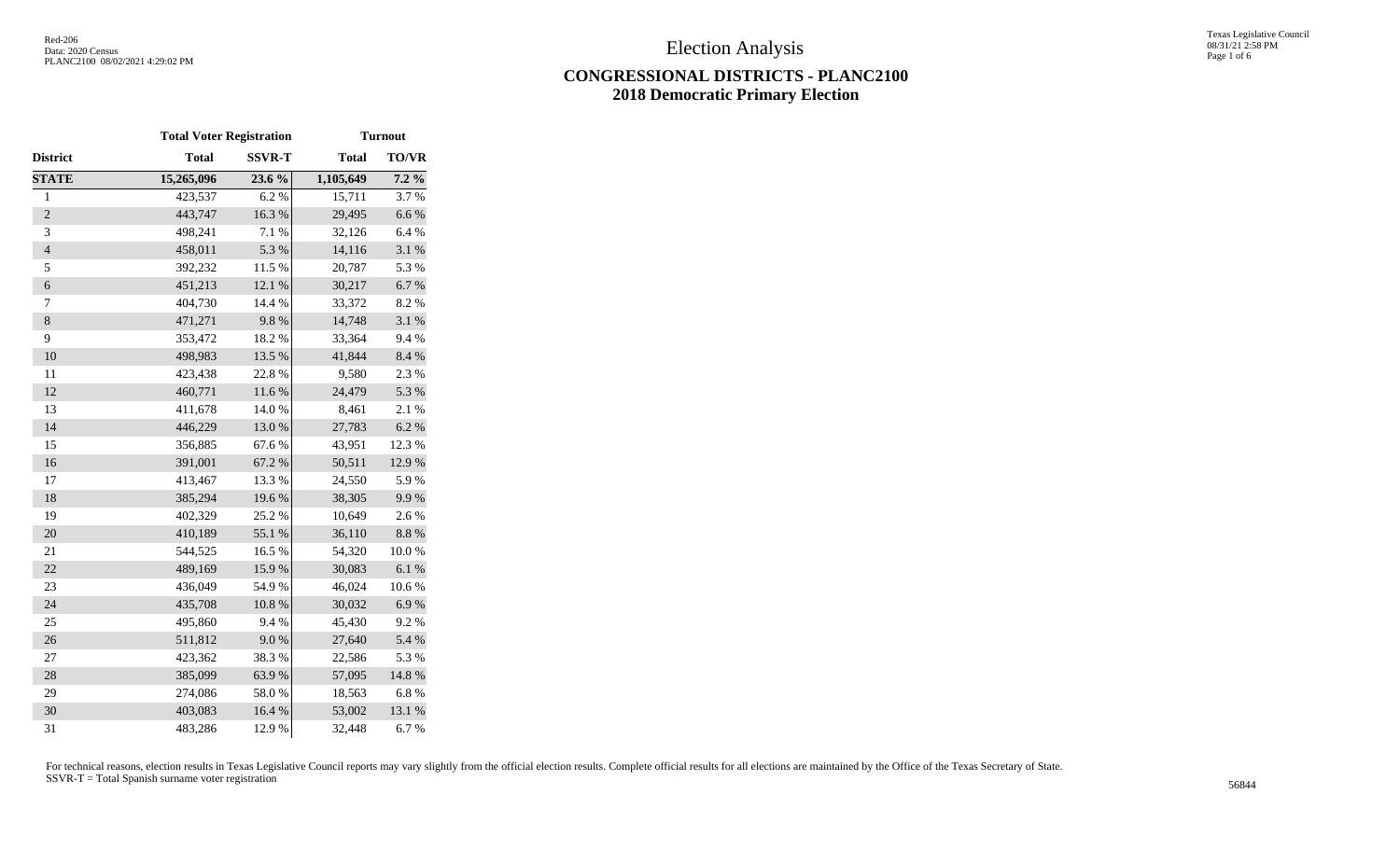Election Analysis

Texas Legislative Council 08/31/21 2:58 PM Page 2 of 6

# **CONGRESSIONAL DISTRICTS - PLANC2100 2018 Democratic Primary Election**

|                 | <b>Total Voter Registration</b> |               | <b>Turnout</b> |              |  |  |
|-----------------|---------------------------------|---------------|----------------|--------------|--|--|
| <b>District</b> | <b>Total</b>                    | <b>SSVR-T</b> | <b>Total</b>   | <b>TO/VR</b> |  |  |
| 32              | 436,859                         | 11.0%         | 42,223         | 9.7 %        |  |  |
| 33              | 264,392                         | 40.1 %        | 22,337         | 8.4 %        |  |  |
| 34              | 358,775                         | 74.2 %        | 33,032         | 9.2%         |  |  |
| 35              | 393,534                         | 43.1 %        | 36,331         | 9.2%         |  |  |
| 36              | 432,779                         | 12.2 %        | 14,344         | 3.3 %        |  |  |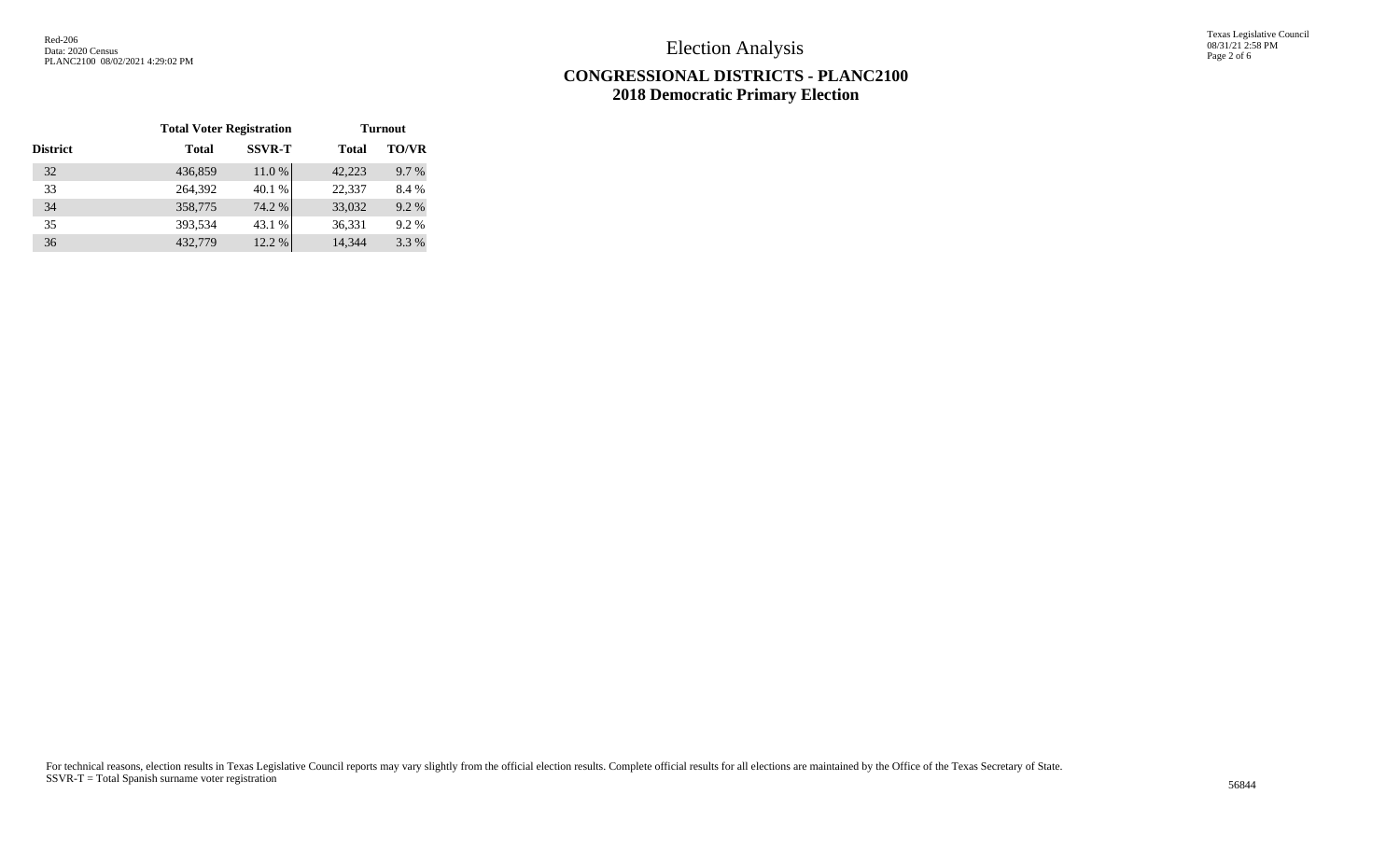## **CONGRESSIONAL DISTRICTS - PLANC2100 2018 Democratic Primary Election**

|                 | <b>U.S. SEN</b>            |           |                |            |               | <b>GOVERNOR</b> |        |                |                |         |             |         |                |         |            |         |                 |         |                |               |
|-----------------|----------------------------|-----------|----------------|------------|---------------|-----------------|--------|----------------|----------------|---------|-------------|---------|----------------|---------|------------|---------|-----------------|---------|----------------|---------------|
| <b>District</b> | Kimbrough-D<br>Hernandez-D |           |                | O'Rourke-D |               | <b>Wakely-D</b> |        | <b>Clark-D</b> | <b>Payne-D</b> |         | Yarbrough-D |         | <b>Davis-D</b> |         | Ocegueda-D |         | <b>Valdez-D</b> |         |                |               |
| <b>STATE</b>    | 150,852 14.5 %             |           | 247,352 23.7 % |            | 644,623 61.8% |                 | 34,837 | $3.4\%$        | 21,979         | $2.1\%$ | 48,587      | $4.8\%$ | 54,931         | $5.4\%$ | 84,205     | $8.2\%$ | 45,015          | $4.4\%$ | 438,780 42.9 % |               |
|                 | 4.589                      | 31.0%     | 3,047          | 20.6 %     | 7,153         | 48.4%           | 468    | 3.2 %          | 681            | 4.7 %   | 1,079       | 7.4 %   | 2,634          | 18.1 %  | 2,462      | 16.9%   | 607             | 4.2 %   | 3,464          | 23.8%         |
| 2               | 3,402                      | 11.6 %    | 5,052          | 17.2 %     | 20,931        | 71.2%           | 612    | 2.1 %          | 195            | 0.7%    | 943         | 3.2 %   | 871            | 3.0 %   | 2,174      | 7.5 %   | 941             | 3.2 %   | 6,795          | 23.4 %        |
| 3               | 3,605                      | 11.2 %    | 7,150          | 22.3 %     | 21,324        | 66.5 %          | 714    | 2.3 %          | 1,032          | 3.3 %   | 2,869       | 9.2%    | 700            | 2.2 %   | 2,043      | 6.6 %   | 873             | 2.8%    | 13,502         | 43.3 %        |
| $\overline{4}$  | 3,362                      | 24.5 %    | 3,197          | 23.3 %     | 7,141         | 52.1 %          | 550    | 4.1 %          | 357            | 2.6 %   | 994         | 7.4 %   | 1,210          | 9.0%    | 1,261      | 9.3%    | 539             | 4.0%    | 5,209          | 38.6 %        |
| 5               | 4,106                      | 20.6 %    | 4,460          | 22.4 %     | 11,355        | 57.0 %          | 603    | 3.0%           | 268            | 1.3 %   | 881         | 4.4 %   | 844            | 4.2 %   | 1,585      | 7.9 %   | 432             | 2.2 %   | 11,263         | 56.1 %        |
| 6               | 5,541                      | 18.7%     | 8,919          | 30.1 %     | 15,199        | 51.2 %          | 710    | 2.4 %          | 502            | 1.7%    | 1,488       | 5.0%    | 1,059          | 3.6 %   | 4,064      | 13.7%   | 931             | 3.1 %   | 14,629         | 49.2 %        |
| 7               | 3,212                      | 9.8%      | 5,491          | 16.7%      | 24,161        | 73.5 %          | 705    | 2.2 %          | 249            | 0.8%    | 1,061       | 3.3 %   | 858            | 2.6 %   | 2,154      | 6.6%    | 1,088           | 3.3 %   | 6,643          | 20.4 %        |
| 8               | 2,420                      | 16.6 %    | 2,886          | 19.8%      | 9,305         | 63.7 %          | 365    | 2.5 %          | 271            | 1.9%    | 548         | 3.8%    | 808            | 5.6 %   | 1,014      | 7.0 %   | 552             | 3.8%    | 3,003          | 20.8 %        |
| $\mathbf Q$     | 11,025                     | 34.9%     | 7,866          | 24.9 %     | 12,707        | 40.2 %          | 459    | 1.4 %          | 471            | 1.4 %   | 1,382       | 4.2 %   | 2,853          | 8.8%    | 6,045      | 18.5 %  | 996             | 3.1 %   | 4,564          | 14.0 %        |
| 10              | 3,448                      | 8.3%      | 5,483          | 13.2 %     | 32,586        | 78.5 %          | 1,111  | 2.8%           | 388            | 1.0%    | 1,584       | 4.0%    | 1,493          | 3.7 %   | 2,909      | 7.3 %   | 1,606           | 4.0%    | 18,207         | 45.6%         |
| 11              | 1.622                      | 17.3 %    | 2,231          | 23.8%      | 5,526         | 58.9%           | 354    | 3.9%           | 232            | 2.5 %   | 575         | 6.3 %   | 833            | 9.1 %   | 497        | 5.4 %   | 528             | 5.8%    | 3,757          | 41.2%         |
| 12              | 2,934                      | 12.1 %    | 4,600          | 18.9 %     | 16,792        | 69.0%           | 672    | 2.8%           | 338            | 1.4 %   | 1,337       | 5.6 %   | 784            | 3.3 %   | 1,573      | 6.6 %   | 740             | 3.1 %   | 12,222         | 51.3 %        |
| 13              | 1,857                      | 22.6 %    | 1,814          | 22.1 %     | 4,529         | 55.2 %          | 389    | 4.9%           | 249            | 3.1 %   | 634         | 8.0%    | 965            | 12.2 %  | 599        | 7.6 %   | 374             | 4.7 %   | 2,737          | 34.5 %        |
| 14              | 6,832                      | 28.2 %    | 6,907          | 28.5 %     | 10,508        | 43.3 %          | 730    | 3.0%           | 544            | 2.3 %   | 1,852       | 7.7 %   | 3,271          | 13.6 %  | 3,700      | 15.4 %  | 778             | 3.2 %   | 4,564          | 19.0 %        |
| 15              | 3,292                      | 9.0%      | 15,401         | 42.3 %     | 17,712        | 48.7%           | 876    | 2.6 %          | 822            | 2.4 %   | 1,561       | 4.6 %   | 2,435          | 7.2 %   | 2,131      | 6.3%    | 2,384           | 7.1 %   | 18,996         | 56.3%         |
| 16              | 2,088                      | 4.2 %     | 2,514          | 5.0 %      | 45,375        | 90.8%           | 1,770  | 4.1 %          | 1,280          | 2.9 %   | 2,352       | 5.4 %   | 3,034          | 6.9%    | 1,629      | 3.7%    | 5,054           | 11.6 %  | 20,516         | 47.0 %        |
| 17              | 3,881                      | 16.3%     | 4,436          | 18.7%      | 15,436        | 65.0%           | 1,031  | 4.5 %          | 370            | 1.6 %   | 1,508       | 6.6 %   | 1,762          | 7.7 %   | 2,258      | 9.8%    | 1,400           | 6.1 %   | 8,765          | 38.1 %        |
| 18              | 10,546                     | 29.8%     | 7,139          | 20.2 %     | 17,684        | 50.0%           | 545    | 1.5 %          | 474            | 1.3%    | 1,290       | 3.6 %   | 2,922          | 8.1%    | 5,864      | 16.2%   | 1,060           | 2.9 %   | 5,804          | 16.0%         |
| 19              | 1,647                      | 15.8%     | 2,425          | 23.2 %     | 6,365         | 61.0%           | 922    | 9.2%           | 308            | 3.1 %   | 859         | 8.6%    | 802            | 8.0%    | 800        | 8.0%    | 350             | 3.5 %   | 3,589          | 35.9 %        |
| 20              | 2,142                      | 6.5 %     | 10,583         | 31.9 %     | 20,452        | 61.6 %          | 2,183  | 6.4 %          | 2,104          | 6.2 %   | 815         | 2.4 %   | 1,212          | 3.6 %   | 2,439      | 7.2 %   | 1,202           | 3.5 %   | 16,408         | 48.4 %        |
| 21              | 2,766                      | 5.2 %     | 6,087          | 11.3 %     | 44,837        | 83.5 %          | 3,076  | 6.0%           | 1,085          | 2.1 %   | 1,900       | 3.7 %   | 1,625          | 3.2 %   | 2,311      | 4.5 %   | 1,702           | 3.3 %   | 24,086         | 47.0%         |
| 22              | 5,576                      | 18.9%     | 7,769          | 26.3 %     | 16,171        | 54.8%           | 601    | 2.1 %          | 493            | 1.7 %   | 1,355       | 4.6 %   | 1,510          | 5.2 %   | 3,683      | 12.6 %  | 1,124           | 3.8%    | 6,099          | 20.8 %        |
| 23              | 5,263                      | 12.3 %    | 17,152         | 40.1 %     | 20,385        | 47.6 %          | 2,065  | 5.0%           | 1,858          | 4.5 %   | 2,146       | 5.2%    | 2,774          | 6.8%    | 2,116      | 5.2%    | 3,335           | 8.1 %   | 19,535         | 47.6 %        |
| 24              | 2,880                      | 9.8%      | 5,592          | 19.0 %     | 21,026        | 71.3%           | 818    | 2.8%           | 382            | 1.3 %   | 1,532       | 5.3 %   | 634            | 2.2 %   | 1,709      | 5.9%    | 819             | 2.8%    | 15,210         | 52.3 %        |
| 25              | 2,981                      | 6.6 %     | 4.541          | 10.0%      | 37,737        | 83.4 %          | 1,349  | 3.1 %          | 468            | 1.1 %   | 1,936       | 4.5 %   | 1,503          | 3.5 %   | 2,016      | 4.7%    | 1,651           | 3.8%    | 21,571         | 50.1 %        |
| 26              | 2,923                      | $10.8~\%$ | 5,130          | 18.9%      | 19,085        | 70.3%           | 735    | 2.8%           | 386            | 1.5 %   | 1,916       | 7.2 %   | 723            | 2.7 %   | 2,327      | 8.7%    | 949             | 3.6 %   | 12,574         | 47.2 %        |
| 27              | 3,065                      | 14.4 %    | 7,073          | 33.2 %     | 11,144        | 52.4 %          | 721    | 3.5 %          | 329            | 1.6 %   | 1,009       | 4.9%    | 1,903          | 9.2%    | 1,175      | 5.7 %   | 1,099           | 5.3 %   | 9,548          | 46.3%         |
| 28              | 4,444                      | 10.2 %    | 20,218         | 46.6 %     | 18,735        | 43.2 %          | 1,513  | 3.6 %          | 1,611          | 3.8 %   | 2,554       | 6.1 %   | 2,250          | 5.3 %   | 2,283      | 5.4 %   | 2,964           | 7.0%    | 23,029         | 54.7 %        |
| 29              | 3,112                      | 18.3%     | 5,957          | 35.0 %     | 7,944         | 46.7%           | 316    | 1.8%           | 205            | 1.2%    | 591         | 3.4 %   | 942            | 5.4 %   | 1,578      | 9.0%    | 1,319           | 7.5 %   | 5,641          | 32.1 %        |
| 30              | 16,733                     | 35.7 %    | 12,134         | 25.9%      | 17,964        | 38.4 %          | 998    | 2.0 %          | 660            | 1.3 %   | 1,513       | 3.0%    | 1,535          | 3.0%    | 6,463      | 12.8 %  | 746             | 1.5 %   | 32,933         | 65.3%         |
| 31              | 2.740                      | 8.5%      | 6,946          | 21.5 %     | 22,575        | 70.0%           | 2,187  | 7.1 %          | 718            | 2.3 %   | 1,367       | 4.4 %   | 1,652          | 5.4 %   | 2,403      | 7.8%    | 1,375           | 4.5 %   | 12,126         | 39.3 %        |
| 32              | 4,173                      | 10.3 %    | 6,572          | 16.2 %     | 29,899        | 73.6 %          | 1,047  | 2.6 %          | 378            | 0.9%    | 1,444       | 3.6 %   | 706            | 1.7%    | 1,921      | 4.8%    | 793             | 2.0 %   |                | 22,786 56.4 % |

For technical reasons, election results in Texas Legislative Council reports may vary slightly from the official election results. Complete official results for all elections are maintained by the Office of the Texas Secre SSVR-T = Total Spanish surname voter registration <sup>56844</sup>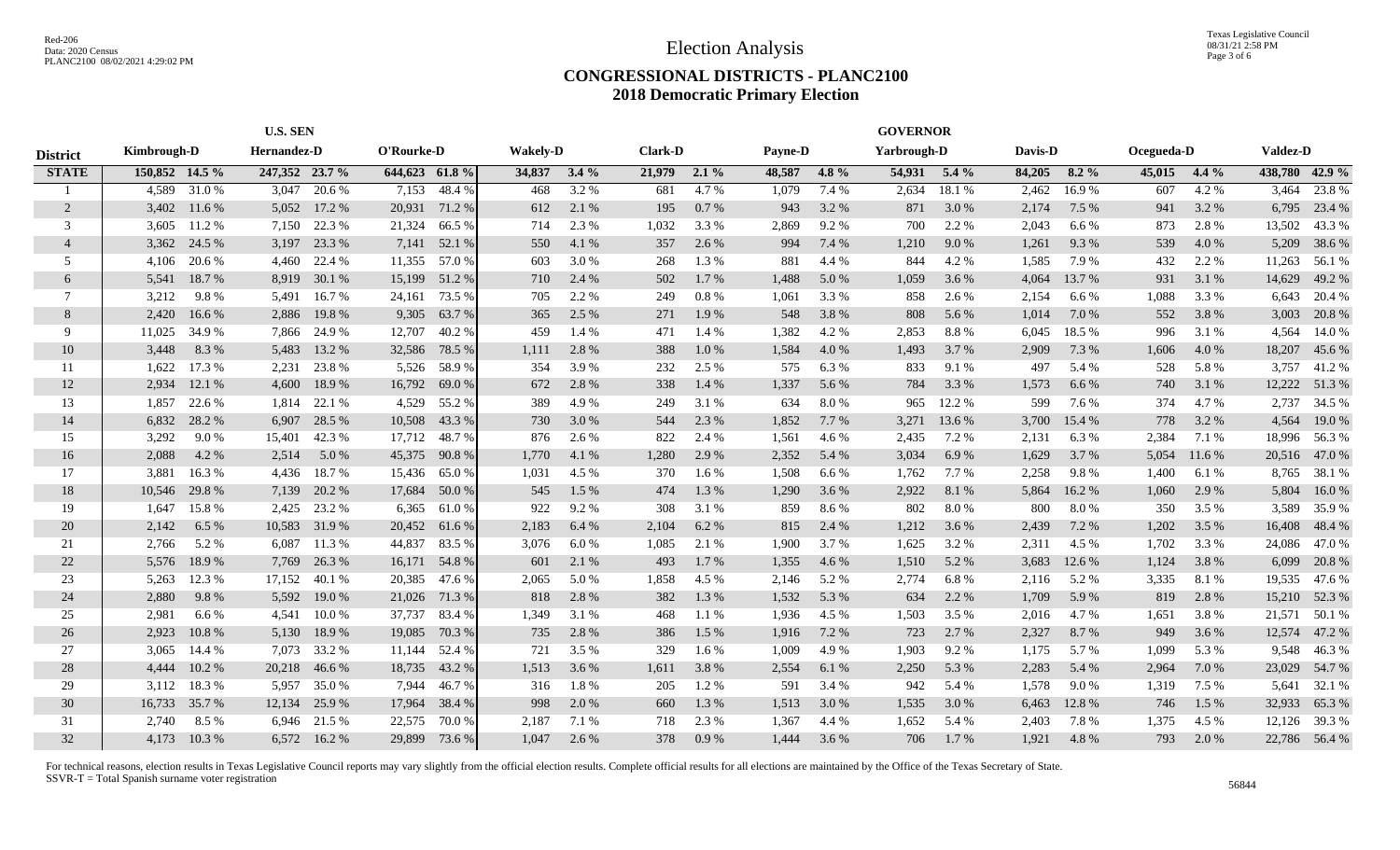# **CONGRESSIONAL DISTRICTS - PLANC2100 2018 Democratic Primary Election**

|                 | <b>GOVERNOR</b>                    |               |          |         |                  | <b>LT. GOVERNOR</b> |                  |               |                    | <b>COMPTROLLER</b> |                |               |          | <b>LAND COMM</b> |                |                  |                | <b>RR COMM1</b> |        |                |  |
|-----------------|------------------------------------|---------------|----------|---------|------------------|---------------------|------------------|---------------|--------------------|--------------------|----------------|---------------|----------|------------------|----------------|------------------|----------------|-----------------|--------|----------------|--|
| <b>District</b> | <b>White-D</b><br><b>Mumbach-D</b> |               | Cooper-D |         | <b>Collier-D</b> |                     | <b>Mahoney-D</b> |               | <b>Chevalier-D</b> |                    | Suazo-D        |               | Morgan-D |                  |                | <b>McAllen-D</b> |                | Spellmon-D      |        |                |  |
| <b>STATE</b>    | 280,186 27.4 %                     |               | 13,947   | $1.4\%$ | 458,439 47.6 %   |                     | 504,125 52.4 %   |               | 451,816 48.1 %     |                    | 486,617 51.9 % |               |          | 665,304 70.2 %   | 283,081 29.8 % |                  | 539,732 58.5 % |                 |        | 382,783 41.5 % |  |
|                 | 2,823                              | 19.4 %        | 344      | 2.4 %   |                  | 7,530 53.5 %        | 6,547            | 46.5 %        |                    | 7,800 56.8%        | 5,921          | 43.2 %        | 7,641    | 55.3 %           |                | $6,164$ 44.7 %   | 6,367          | 47.3 %          | 7,085  | 52.7 %         |  |
| 2               | 16,325                             | 56.2 %        | 183      | $0.6\%$ | 11,240           | 40.6 %              | 16,460           | 59.4 %        |                    | 11,151 42.5 %      |                | 15,100 57.5 % | 18,447   | 68.5 %           |                | 8,482 31.5 %     | 16,304         | 63.3 %          | 9,469  | 36.7 %         |  |
| 3               | 9.110                              | 29.2 %        | 330      | 1.1 %   | 12,174           | 42.1 %              | 16,760           | 57.9 %        |                    | 10,386 37.7 %      | 17,198         | 62.3%         | 19,146   | 69.7 %           | 8,319          | 30.3 %           | 15,914         | 59.8%           | 10,681 | 40.2 %         |  |
| $\overline{4}$  | 3,206                              | 23.8 %        | 169      | 1.3%    | 6,133            | 47.2 %              |                  | 6,871 52.8 %  |                    | 6,922 54.2 %       | 5,858          | 45.8%         | 7,384    | 57.4 %           | 5,478          | 42.6 %           | 6,005          | 47.6 %          | 6,611  | 52.4 %         |  |
| .5              | 4.070                              | 20.3 %        | 147      | 0.7%    | 8.948            | 48.1 %              | 9,639            | 51.9%         | 8,225              | 45.1 %             | 9,994          | 54.9%         | 11,722   | 64.2 %           | 6,540          | 35.8%            | 8,558          | 48.0%           | 9,287  | 52.0 %         |  |
| 6               | 6,134                              | 20.6 %        | 218      | 0.7%    | 15,733           | 55.3 %              | 12,693           | 44.7 %        |                    | 13,616 49.1 %      | 14,087         | 50.9%         | 18,313   | 65.8%            | 9,528          | 34.2 %           | 13,717         | 50.2%           | 13,622 | 49.8%          |  |
| 7               | 19,531                             | 60.0%         | 271      | 0.8%    | 12,199           | 40.2 %              | 18,144           | 59.8%         |                    | 12,046 41.4 %      |                | 17,016 58.6 % | 21,591   | 73.6 %           | 7,759          | 26.4 %           | 18,436         | 65.0%           |        | 9,915 35.0 %   |  |
| 8               |                                    | 7,741 53.6 %  | 150      | 1.0%    | 6,745            | 48.5 %              | 7,174            | 51.5 %        | 6,775              | 49.8 %             | 6,833          | 50.2 %        | 9,352    | 68.6 %           | 4,290          | 31.4 %           | 6,623          | 49.6 %          |        | 6,732 50.4 %   |  |
| 9               | 15,526                             | 47.6 %        | 295      | 0.9%    | 19,601           | 62.2 %              | 11,906           | 37.8 %        | 15,306             | 49.8%              | 15,431         | 50.2 %        | 19,377   | 63.3 %           | 11,241         | 36.7 %           | 15,257         | 50.1 %          | 15,213 | 49.9%          |  |
| 10              | 12,260                             | 30.7 %        | 357      | 0.9%    | 13,564           | 35.6 %              | 24,527           | 64.4 %        |                    | 14,372 38.4 %      | 23,070         | 61.6%         | 28,342   | 76.3 %           | 8,806          | 23.7 %           | 23,571         | 65.1 %          | 12,620 | 34.9 %         |  |
| 11              | 2,210                              | 24.2 %        | 137      | 1.5 %   | 3.678            | 41.9%               | 5,101            | 58.1 %        | 4,186              | 49.0 %             |                | 4,361 51.0 %  | 5,457    | 62.7 %           | 3,244          | 37.3 %           | 4,354          | 51.2%           | 4,147  | 48.8%          |  |
| 12              | 6,007                              | 25.2 %        | 139      | $0.6\%$ | 10,482           | 46.8%               | 11,905           | 53.2 %        |                    | 10,933 49.4 %      | 11,206         | 50.6 %        | 14,264   | 64.4 %           | 7,887          | 35.6 %           |                | 11,550 53.3 %   | 10,109 | 46.7 %         |  |
| 13              |                                    | 1,733 21.8 %  | 252      | 3.2 %   | 3.478            | 44.9 %              | 4,260            | 55.1 %        |                    | 4,168 54.3 %       |                | 3,513 45.7 %  |          | 4,413 57.0 %     | 3,328          | 43.0%            | 3,590          | 47.7 %          |        | 3,939 52.3 %   |  |
| 14              |                                    | 7,701 32.1 %  | 844      | 3.5 %   | 14.020           | 59.0 %              | 9,730            | 41.0 %        |                    | 12,515 55.5 %      | 10,046 44.5 %  |               | 13,285   | 59.1 %           | 9,210          | 40.9%            | 9,185          | 41.3%           |        | 13,048 58.7 %  |  |
| 15              | 3,712                              | 11.0%         | 835      | 2.5 %   |                  | 18,465 58.5 %       | 13,093           | 41.5 %        |                    | 20,553 66.7%       | 10,269         | 33.3 %        |          | 26,496 81.4 %    | 6,045          | 18.6%            | 22,494         | 71.0%           | 9,185  | 29.0 %         |  |
| 16              | 6,860                              | 15.7 %        | 1,177    | 2.7 %   |                  | 25,372 62.5 %       |                  | 15,246 37.5 % |                    | 21,024 53.3 %      | 18,406         | 46.7 %        |          | 30,028 73.9 %    | 10,581         | 26.1 %           | 24,961         | 64.2 %          | 13,899 | 35.8%          |  |
| 17              | 5,547                              | 24.1 %        | 344      | 1.5 %   | 9,399            | 42.2 %              | 12,851           | 57.8%         |                    | 10,982 50.2 %      | 10,913         | 49.8%         | 14,948   | 68.3%            |                | 6,945 31.7 %     |                | 11,664 54.5 %   |        | 9,735 45.5 %   |  |
| 18              | 18,059                             | 49.8%         | 274      | 0.8%    | 18,826           | 54.3 %              | 15,847           | 45.7 %        |                    | 15,536 46.6 %      | 17,826         | 53.4 %        | 20,238   | 60.3%            | 13,331         | 39.7 %           | 17,015         | 51.5 %          | 16,000 | 48.5 %         |  |
| 19              | 2,159                              | 21.6 %        | 201      | 2.0 %   | 4,210            | 43.0 %              | 5,572            | 57.0 %        | 5,086              | 52.6 %             | 4,590          | 47.4 %        | 6,320    | 64.7 %           | 3,449          | 35.3 %           | 5,056          | 53.2 %          | 4,448  | 46.8%          |  |
| 20              | 6,864                              | 20.2 %        | 678      | 2.0 %   | 13,204           | 42.6 %              | 17,795           | 57.4 %        | 14,997             | 48.4 %             | 15,987         | 51.6%         | 24,988   | 78.7 %           | 6,759          | 21.3 %           | 21,079         | 68.7%           | 9,587  | 31.3%          |  |
| 21              | 14,761                             | 28.8%         | 727      | 1.4 %   | 15,547           | 32.1 %              | 32,917 67.9 %    |               | 18,137             | 38.1 %             | 29,518 61.9 %  |               | 35,801   | 75.6 %           | 11,574         | 24.4 %           | 30,089         | 65.6 %          | 15,800 | 34.4 %         |  |
| 22              | 14,033                             | 47.9 %        | 368      | 1.3 %   | 15,670           | 55.5 %              | 12,546           | 44.5 %        | 12,788             | 46.6 %             | 14,656         | 53.4 %        | 19,841   | 72.0 %           | 7,718          | 28.0%            | 15,438         | 57.2 %          | 11,539 | 42.8%          |  |
| 23              | 6,322                              | 15.4 %        | 906      | 2.2 %   | 19,803           | 52.2 %              | 18,137           | 47.8%         |                    | 21,467 57.6 %      | 15,805         | 42.4 %        | 28,586   | 74.6 %           | 9,740          | 25.4 %           | 24,327         | 66.2%           | 12,447 | 33.8%          |  |
| 24              | 7,729                              | 26.6 %        | 263      | 0.9%    |                  | 11,992 43.9 %       | 15,306           | 56.1 %        |                    | 10,255 38.7 %      | 16,271         | 61.3%         | 18,178   | 68.6%            | 8,304          | 31.4 %           |                | 14,768 57.1 %   | 11,086 | 42.9 %         |  |
| 25              | 12,092                             | 28.1 %        | 509      | 1.2 %   |                  | 13,313 32.5 %       | 27,621           | 67.5 %        |                    | 14,926 37.1 %      | 25,311         | 62.9 %        | 29,841   | 75.2 %           | 9,828          | 24.8%            |                | 24,446 63.3 %   | 14,157 | 36.7 %         |  |
| 26              | 6,642                              | 25.0 %        | 365      | 1.4 %   | 10,260           | 40.8%               | 14,890           | 59.2 %        |                    | 9,145 37.0 %       | 15,573         | 63.0%         | 16,880   | 68.2 %           |                | 7,879 31.8 %     |                | 13,823 57.3 %   | 10,308 | 42.7 %         |  |
| 27              | 4,542                              | 22.0 %        | 314      | 1.5 %   | 10,102           | 51.5 %              | 9,530            | 48.5 %        | 11,070             | 57.8 %             | 8,088          | 42.2 %        | 14,251   | 71.7 %           | 5,629          | 28.3 %           | 11,669         | 61.4 %          | 7,328  | 38.6 %         |  |
| 28              | 5,092                              | 12.1 %        | 817      | 1.9 %   | 20,854           | 53.0 %              | 18,494           | 47.0 %        |                    | 26,046 68.0 %      | 12,242         | 32.0 %        | 31,842   | 79.7 %           | 8,094          | 20.3 %           | 25,758         | 66.2%           | 13,147 | 33.8%          |  |
| 29              | 6,830                              | 38.9%         | 125      | 0.7%    | 9,381            | 56.9 %              | 7,120            | 43.1 %        |                    | 8,936 55.7 %       | 7,096          | 44.3 %        | 12,017   | 72.7 %           | 4,516          | 27.3 %           |                | 10,140 63.6 %   |        | 5,805 36.4 %   |  |
| 30              | 5,340                              | 10.6 %        | 272      | $0.5\%$ | 27,904           | 61.0%               | 17,861           | 39.0 %        |                    | 22,618 51.2 %      | 21,586         | 48.8%         | 26,068   | 59.1 %           | 18,009         | 40.9%            |                | 18,164 41.7%    | 25,404 | 58.3 %         |  |
| 31              | 8.669                              | 28.1 %        | 337      | $1.1\%$ | 10.045           | 34.2 %              | 19,328           | 65.8%         |                    | 10,971 38.1 %      | 17,803         | 61.9%         | 19,185   | 66.9%            | 9,480          | 33.1 %           | 15,854         | 57.3 %          | 11,829 | 42.7 %         |  |
| 32              |                                    | 11,060 27.4 % | 275      | $0.7\%$ |                  | 14,334 39.2 %       | 22,259           | 60.8%         |                    | 12,527 35.6 %      | 22,698         | 64.4 %        |          | 24,582 70.0 %    | 10,525         | 30.0 %           |                | 18,944 55.5 %   |        | 15,189 44.5 %  |  |

For technical reasons, election results in Texas Legislative Council reports may vary slightly from the official election results. Complete official results for all elections are maintained by the Office of the Texas Secre SSVR-T = Total Spanish surname voter registration <sup>56844</sup>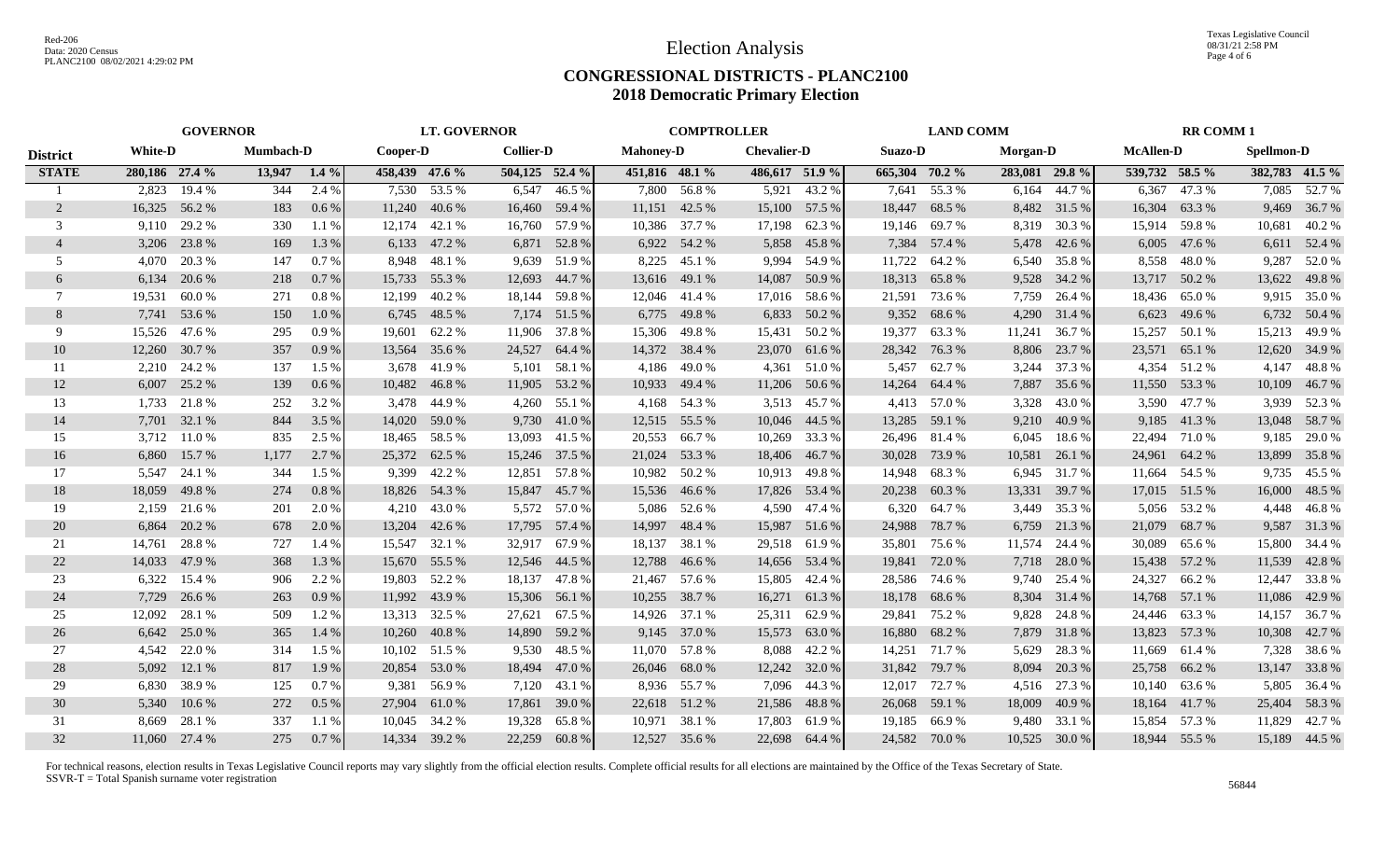Election Analysis

Texas Legislative Council 08/31/21 2:58 PM Page 5 of 6

### **CONGRESSIONAL DISTRICTS - PLANC2100 2018 Democratic Primary Election**

|                 |                                   | <b>U.S. SEN</b> |                  | <b>GOVERNOR</b> |           |                |       |       |                |       |             |       |              |       |            |  |                 |  |
|-----------------|-----------------------------------|-----------------|------------------|-----------------|-----------|----------------|-------|-------|----------------|-------|-------------|-------|--------------|-------|------------|--|-----------------|--|
| <b>District</b> | <b>Hernandez-D</b><br>Kimbrough-D |                 | O'Rourke-D       | <b>Wakely-D</b> |           | <b>Clark-D</b> |       |       | <b>Payne-D</b> |       | Yarbrough-D |       | Davis-D      |       | Ocegueda-D |  | <b>Valdez-D</b> |  |
| 33              | 4,079 20.1 %                      | 30.1 %<br>6.111 | 10,140 49.9 %    |                 | 446 2.1 % | 287            | 1.3%  | 587   | 2.8%           | 752   | 3.5 %       |       | 2,190 10.3 % | 571   | 2.7 %      |  | 13,468 63.2 %   |  |
| 34              | 2,946 10.2 %                      | 12,929 44.9 %   | 44.9 %<br>12,951 | 1,256           | 4.5 %     | 521            | 1.9%  | 1.283 | 4.6 %          | 2,627 | 9.5%        | 954   | 3.4 %        | 2,156 | 7.8 %      |  | 15,055 54.4 %   |  |
| 35              | 2,496 7.1 %                       | 8,126 23.2 %    | 24,464 69.7 %    | 1.558           | 4.5 %     | .140           | 3.3 % | .137  | 3.3 %          | .314  | 3.8%        | 2,772 | 8.1%         | 1,402 | 4.1 %      |  | 17,633 51.4 %   |  |
| 36              | $3,124$ 22.5 %                    | 3,414 24.6 %    | 7,325 52.8 %     | 382             | 2.8%      | 323            | 2.4 % | 705   | 5.1 %          | 1,131 | 8.3 %       | 1,103 | 8.0%         | 575   | 4.2 %      |  | 2,849 20.8 %    |  |